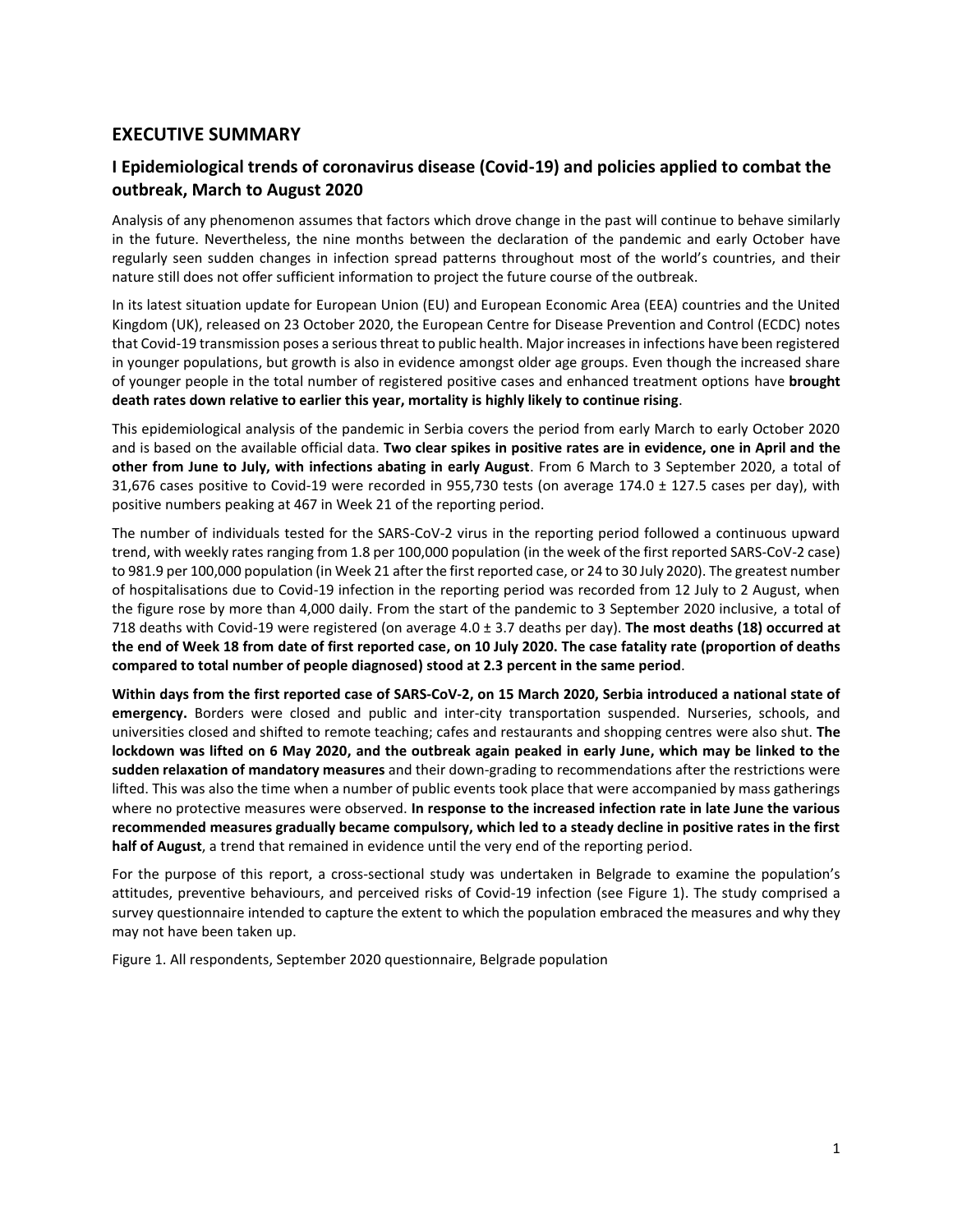

**The attitudes found in the survey are somewhat concerning**, especially as **the questionnaire was administered in early September**, when the outbreak had already been ongoing in Serbia for some time, and following periods of major spikes in infection and death rates. **At the time, 41 percent of those polled were still not worried about becoming infected, with 13.1 percent believing that 'the situation is not as serious as it is made out to be'**. By age, the greatest differences in responses were found between the two endpoints on the scale, the youngest and the oldest cohort.

**Compliance with public health measures can be expected to decline** following an initial period of positive response. In a prolonged outbreak, motivation for observing recommended and mandatory measures declines amongst members of the public in what is termed **'pandemic fatigue'**. With this weariness spreading rapidly throughout Europe, **in late August the World Health Organisation (WHO) produced a policy framework** for reinvigorating the public to prevent Covid-19. The key principles to be applied are shown in the table below.

| Strategy                                                     | Suggested actions                                                                                                                                                                                                                                                                                                                                                                                                                                                                                                  |  |  |
|--------------------------------------------------------------|--------------------------------------------------------------------------------------------------------------------------------------------------------------------------------------------------------------------------------------------------------------------------------------------------------------------------------------------------------------------------------------------------------------------------------------------------------------------------------------------------------------------|--|--|
| 1. Understand people                                         | Identify priority population groups – those that show signs of demotivation and those with<br>$\bullet$<br>increasing transmission. Use population surveys and surveillance data.<br>Understand what motivates them; understand the barriers they face.<br>$\bullet$<br>Use what you learn to inform pandemic policies, communication and other interventions.<br>$\bullet$                                                                                                                                        |  |  |
| 2. Engage people as part of the solution                     | Engaging people in policy selection removes their native perception of measures imposed<br>٠<br>by authority.<br>Learn from civil society.<br>٠                                                                                                                                                                                                                                                                                                                                                                    |  |  |
| 3. Allow people to live their lives, but<br>reduce risk      | Develop guidance and instructions to help the public differentiate between low-risk and<br>$\bullet$<br>high-risk activities.<br>Start preparing for end-of-year celebrations, and think ahead to other large-scale<br>٠<br>celebrations over the year. Plan to reduce risk at this time in public transportation,<br>shopping centres, and similar settings.<br>Develop guidance on safer options for gatherings inside the home.<br>$\bullet$<br>Shift messaging from 'do not' to 'do differently'.<br>$\bullet$ |  |  |
| 4. Acknowledge and address the hardship<br>people experience | Identify and address the barriers and hardships people face, and understand which<br>$\bullet$<br>measures may be difficult to follow in the long run.                                                                                                                                                                                                                                                                                                                                                             |  |  |

| Cross-cutting principles that underpin all activities |                                                                                                                                                                                                                                                                                                                                       |  |  |  |
|-------------------------------------------------------|---------------------------------------------------------------------------------------------------------------------------------------------------------------------------------------------------------------------------------------------------------------------------------------------------------------------------------------|--|--|--|
| Transparency                                          | Be transparent in sharing the reasons behind recommendations and restrictions. Knowing the<br>rationale for decisions increases motivation to follow them. Acknowledge the limits of science<br>and government in terms of predicting the development of this pandemic and what restrictions<br>will be necessary at any later stage. |  |  |  |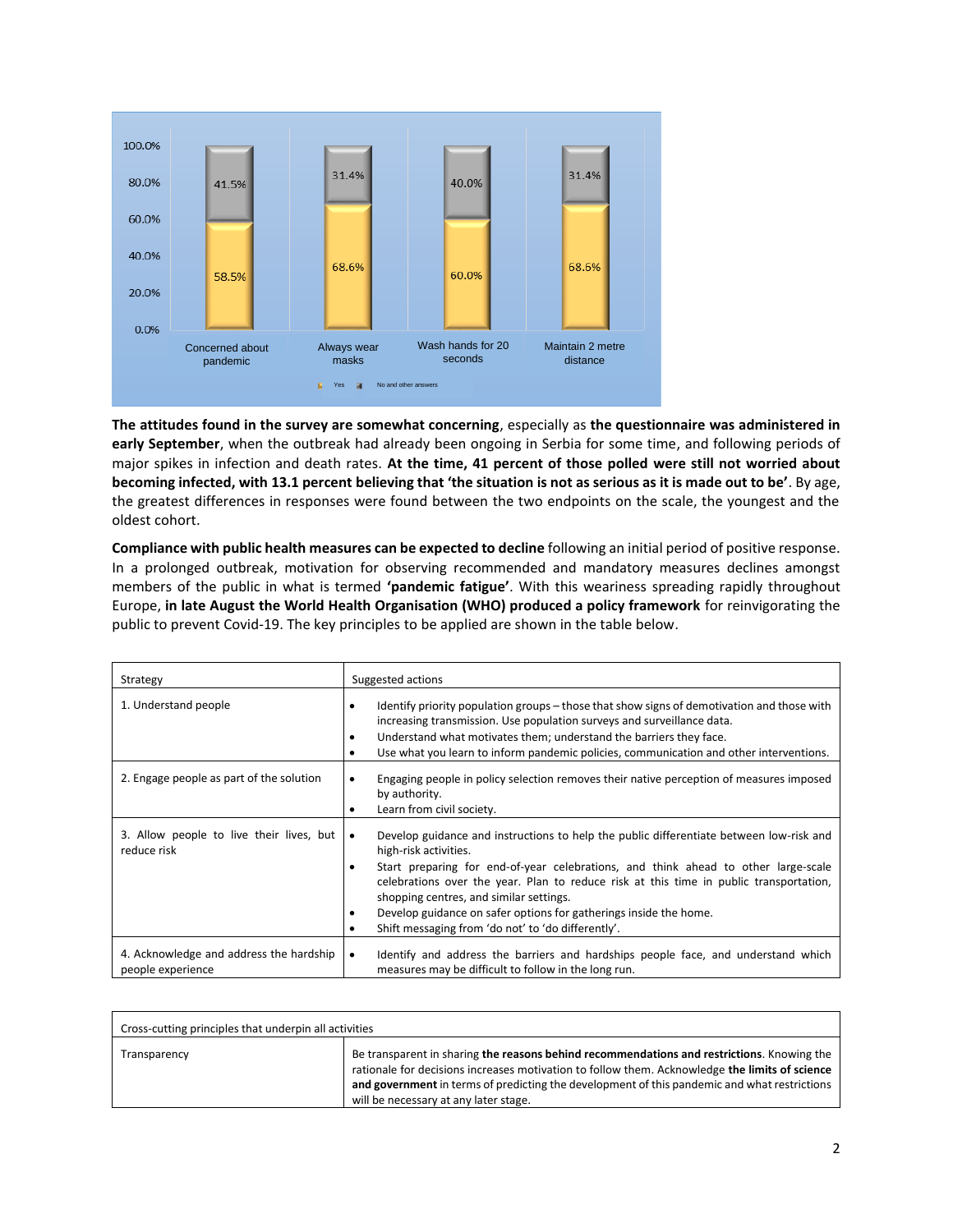| Consistency    | Make sure that measures are always in line with the current epidemiological situation.                                                              |  |  |
|----------------|-----------------------------------------------------------------------------------------------------------------------------------------------------|--|--|
|                | Ensure the actions of leaders are in line with what is being recommended for the public.                                                            |  |  |
|                | Avoid inconsistent responses such as tightening restrictions for restaurants while increasing<br>the number of spectators allowed at sports events. |  |  |
| Coordination   | Avoid mixed messages from experts, spokespeople, government representatives and health<br>workers.                                                  |  |  |
| Predictability | Set objective epidemiological criteria for restrictions.                                                                                            |  |  |
|                | Communicate clearly the timelines for restrictions and follow up on these so people know what<br>to expect.                                         |  |  |

**The study presents pandemic management practices employed by Germany and Croatia from March to May 2020. Neither country introduced a full lockdown, but instead used a variety of measures to control the spread of the virus that proved more successful than other EU member states**. Moreover, both countries relaxed some restrictions in early summer. After a decline in infection and death rates, **most EU countries, including these two, again saw the outbreak accelerate** to a new peak. As of 23 October 2020, Germany has 403,291 registered positive Covid-19 cases, whilst the figure for Croatia is 29,850.

Key measures in both countries have included:

- a) Limiting contacts (shutting down various service sectors, restricting public gatherings, limiting inter-city transportation, closing borders, and the like);
- b) Introducing physical distancing;
- c) Mandating use of personal protective equipment (face masks) and personal hygiene;
- d) Controlling transmission: mass testing, isolation, appropriate treatment of positive cases and contacts;
- e) Effective co-ordination between the various sectors and all activities at both local and national level;
- f) Timely planning and monitoring of activities, with adjustments made where necessary as the pandemic evolves.

It is worth noting that Germany had prepared and made available guides for testing and risk assessment and other instructions as early as mid-January 2020, well before the first Covid-19 case was reported. This allowed the country to react promptly once the pandemic was under way.

**One best practice that has had a decisive impact on the outcome of the pandemic in this period** is having a national strategy to combat Covid-19. A strategic document of this kind, coupled with decentralised mass testing, many laboratories, and extensive track and trace efforts and contact isolation, helps reduce the incidence and mortality rate of Covid-19.

### **Recommendations**

**The choice of methodological approach for planning future response is crucial for tackling the pandemic.** The looming winter poses additional risks and requires greater efforts to curb the outbreak. **Apart from providing appropriate testing capacity, the next crucial step in preparing the public health response to the new wave of the pandemic will be to identify vulnerable locations and populations. Current trends call for devoting particular attention to three groups:**

- a) **Controlling transmission amongst young adults and other under-50s by identifying high-risk locations where non-compliance with protective measures is highly likely and adopting a communications strategy tailored to the behaviour of this population**.
- b) **Protecting the medically vulnerable population,** chiefly by giving advice on compliance with protective measures and avoidance of potentially threatening situations.
- c) **Protecting health workers due to the elevated risk in primary healthcare owing to the increased incidence of respiratory disease over the winter.**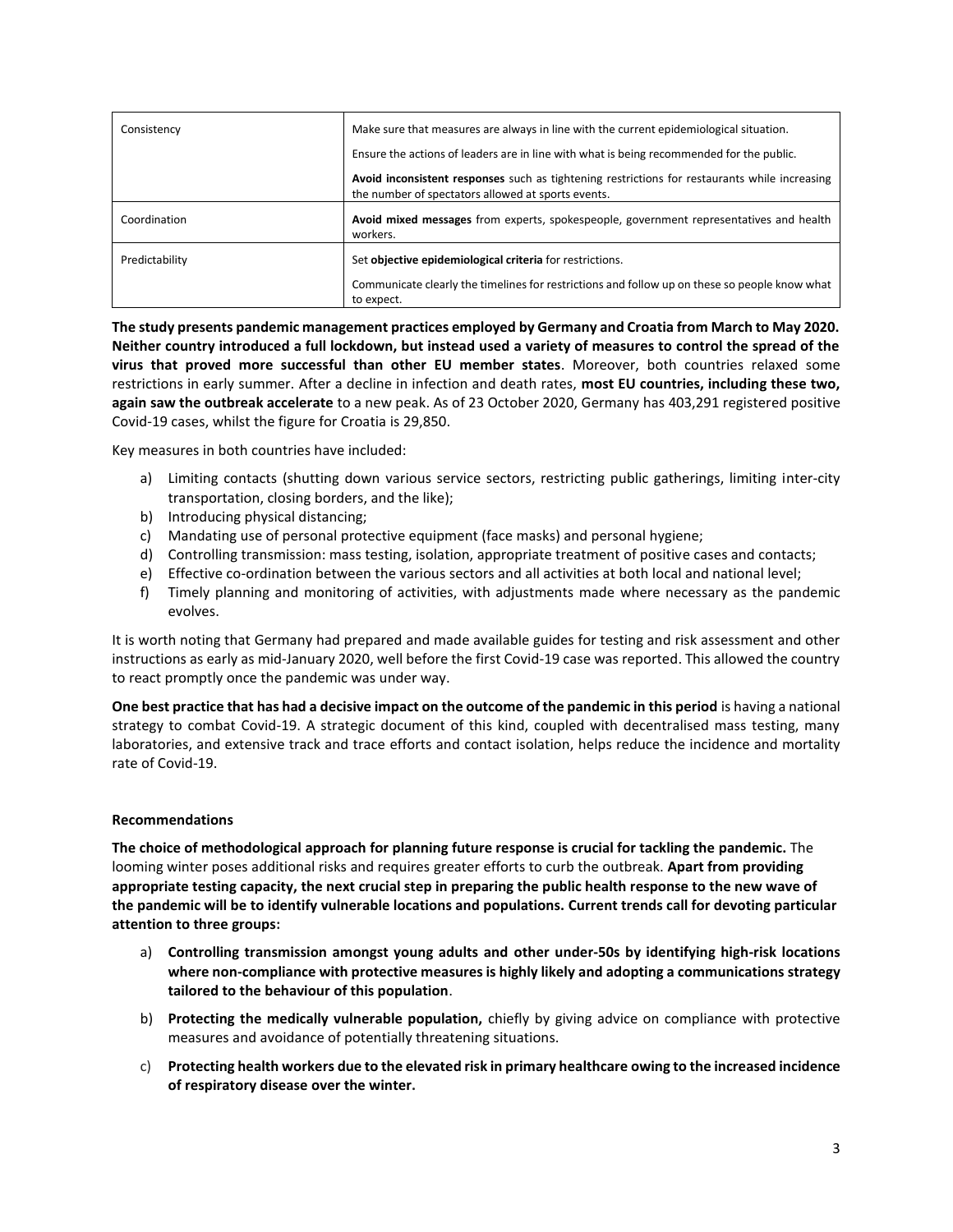The key directions of pandemic management ought to be: **increasing testing capacity, strengthening epidemiological surveillance of the outbreak, and building capacity of the health service.** 

**The objective is to reduce infections to a rate that permits the health service to operate steadily**. Planning, decision-making as to which measures to implement, and monitoring implementation all require **the involvement of all stakeholders and co-ordination by all institutions**.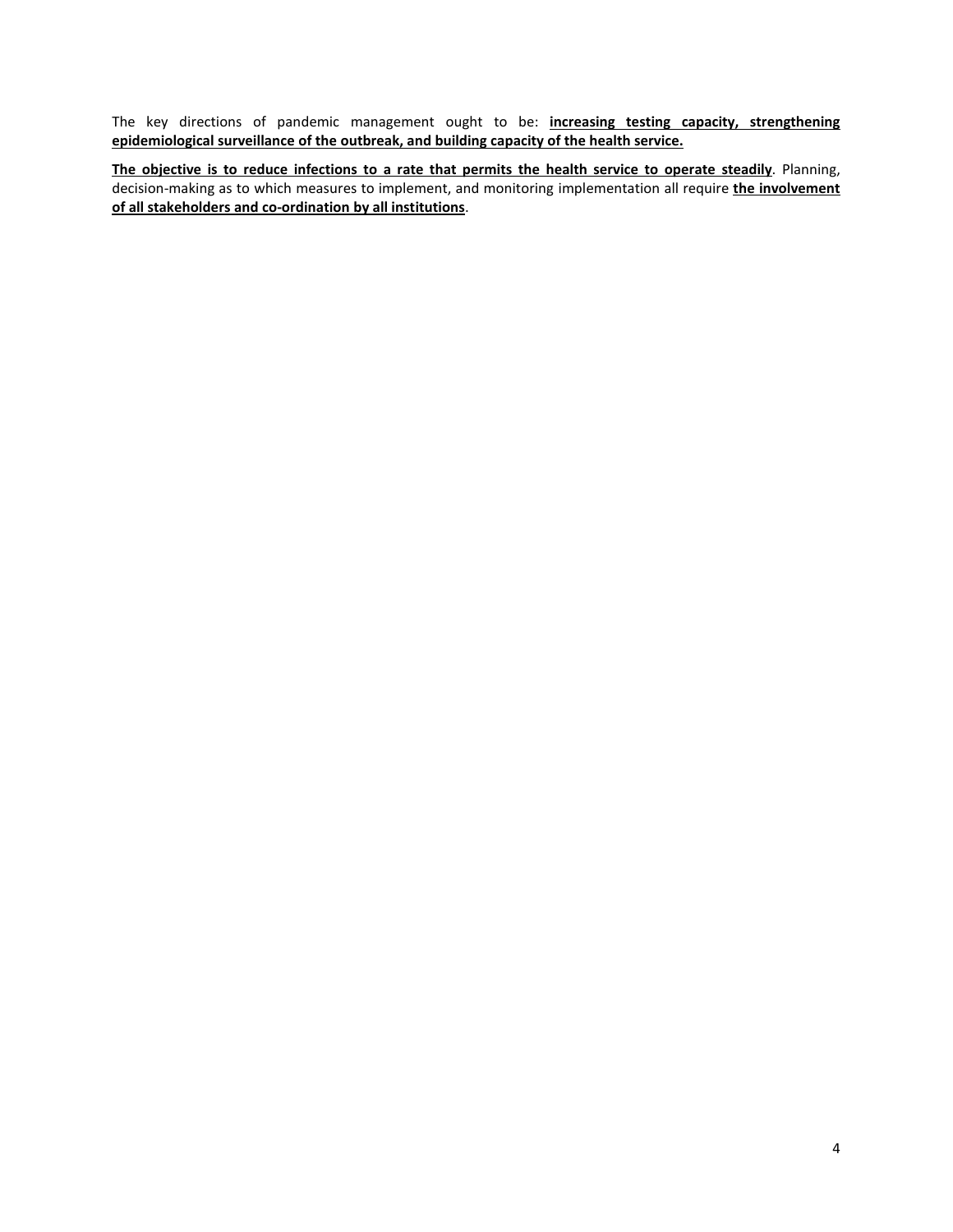### **Active epidemiological surveillance of Covid-19**

The goal of Covid-19 surveillance is to limit the spread of the disease and allow public health authorities to manage the risk of Covid-19, so permitting business and social activities to recover to the greatest extent possible. Surveillance is also necessary to track the long-term trends in Covid-19 transmission and mutation.

- The objectives of Covid-19 surveillance include: a) rapid detection, isolation, testing, and management of suspected cases; b) contact identification and tracing; c) developing guidance for implementing measures to address the outbreak; d) detecting and preventing outbreaks in vulnerable population groups; e) assessing the impact of the outbreak on the health service and society; f) monitoring long-term epidemiological trends and evolution of the SARS-CoV-2 virus; and g) gaining a better understanding of the co-circulation of SARS-CoV-2, influenza, and other respiratory viruses.
- Comprehensive national surveillance of Covid-19 requires adapting and strengthening existing national oversight systems and capacity-building.
- Digital technologies that allow rapid reporting, data management, and analysis are significant assets.
- Once established, robust comprehensive surveillance should be maintained even in areas with few cases, as it is crucial to detect new cases and clusters of Covid-19 promptly before broad transmission occurs.

(Source: Adapted from Ibrahim NK, J Infect Public Health, 2020)

Key recommendations for Covid-19 surveillance include:

- Using, adapting, and strengthening existing surveillance systems;
- Making Covid-19 a notifiable disease;
- Making use of day-zero tracing;
- Performing surveillance at various levels of the health service;
- Setting population denominators to help with data interpretation;
- Setting laboratory testing denominators.
- Performing sentinel surveillance using the Global Influenza Surveillance and Response System (GISRS).
- Current surveillance of influenza-like illnesses (ILIs) and acute respiratory infections (ARIs) is useful for monitoring Covid-19 community transmission trends and ensuring detection of other priority respiratory illnesses;
- Surveillance of Covid-19 can be integrated into the GISRS;
- Virological sentinel surveillance of Covid-19 can be done using clinical samples obtained through sentinel surveillance of ILIs, ARIs, and severe acute respiratory infections (SARIs); and
- Integration of epidemiological and virological surveillance plays a major role in tracking the spread and evolution of SARS-CoV-2.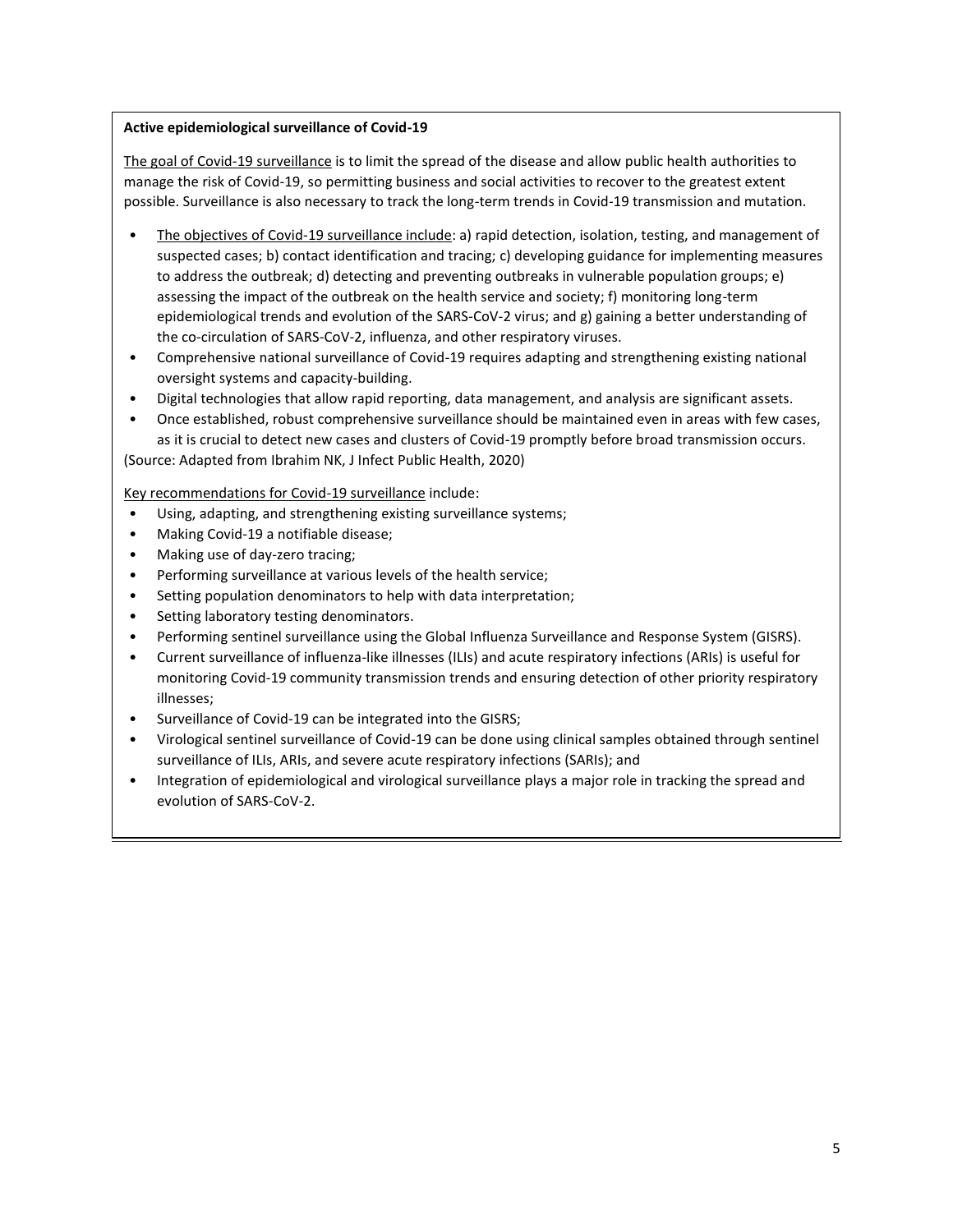## **II Availability of essential healthcare services during the pandemic**

As the outbreak began, governments throughout the world were faced with a need to quickly take action to prevent the pandemic and treat those infected. Time constraints and incomplete awareness of the SARS-CoV-2 virus affected management of the pandemic. Decisions on how to manage the outbreak were highly complex and required taking into account the human, economic, and financial dimensions of the pandemic, issues of personal freedoms, and other considerations important to each society. At the start of the outbreak, decision-makers knew relatively little about the spread of the virus and options for effectively treating infected populations. **Most governments have been re-assessing their decisions** as the public health crisis has progressed, and have been introducing new measures to better respond to the evolving situation. Lessons learnt have thus allowed countries to more efficiently and effectively pursue their objectives in combating the pandemic.

In Serbia, since the outbreak began, healthcare institutions at all levels were placed on a 'Covid footing', which entailed enhanced protective measures and fewer admissions of non-urgent cases. At times, some hospitals and specialised clinics were designated exclusively for Covid-19 patients. **The resulting restrictions of capacity are one reason for the reduced availability of essential services**, **with others including patient behaviour, in particular the reluctance chiefly of chronic patients to visit doctors for fear of serious complications of infection due to compromised immunity.**

The extent of change to essential services during the pandemic was assessed using data on primary and inpatient services provided in the first six months of 2020. The analysis focused on services delivered for three types of chronic disease: cardiovascular disease, cancer, and diabetes, which constitute the greatest burden for the health service and in 2018 accounted for 75,1 of overall mortality.

The assessment looked at the number of visits to paediatric, female, and adult healthcare facilities in the first six months of 2020. In this period, outpatient clinics **recorded a decline of one-fifth (21.1 percent)** relative to the same period of the previous year. From April to June (Q2), the **availability of all services fell by nearly one-third (27.7 percent)** in comparison to Q1. The greatest quarterly fall was registered for early childhood and school-age services, where the decline amounted to one-half (48.9 percent). Adult healthcare services witnessed a drop of **26.8 percent**  in Q2. A marked fall in preventive health examinations, of 64.2 percent relative to Q1, was registered in Q2 at adult healthcare facilities, whilst the half-yearly decline stood at 45.9 percent relative to the same period one year previously.

This decline in the delivery of adult healthcare services has had an adverse impact mainly on the management of chronic patients, who make more visits to doctors annually than the general population. Given the importance of regular follow-ups of this population to monitor the progress of their diseases, adjust any treatment, and where necessary refer them to higher-level institutions, the irregular and limited contact between these patients and their general practitioners has led to deterioration of the health of some of them.

Between March and September 2020, to address capacity concerns some hospitals were closed to all non-Covid-19 patients. According to preliminary data, some 20 percent of the total of 39,434 hospital beds at inpatient facilities (excluding day hospitals) had at times been placed on a Covid-19 footing.

Data for 79 inpatient facilities (hospitals and specialised clinics) reveal a major fall in services provided in Q2 2020 (April-June) relative to the same period in 2019:

- Number of initial examinations in outpatient departments **fell by 45 percent** relative to the same period in 2019;
- Number of follow-up examinations in outpatient departments **fell by 44.6 percent** relative to the same period in 2019;
- There were **33 percent fewer** bed-days than over the same period in 2019, including Covid-19 patients; and
- Q2 2020 saw one-fifth **(22.2 percent) fewer** admissions in Belgrade relative to Q1 2020.

A total of 75,036,823 inpatient services were delivered in the first half of 2020, a **decline of 39 percent on the 2016- 2019 average.** Relative to the six-monthly average for 2016-2019, services delivered over the first six months of 2020 show the following trends:

1) Cancers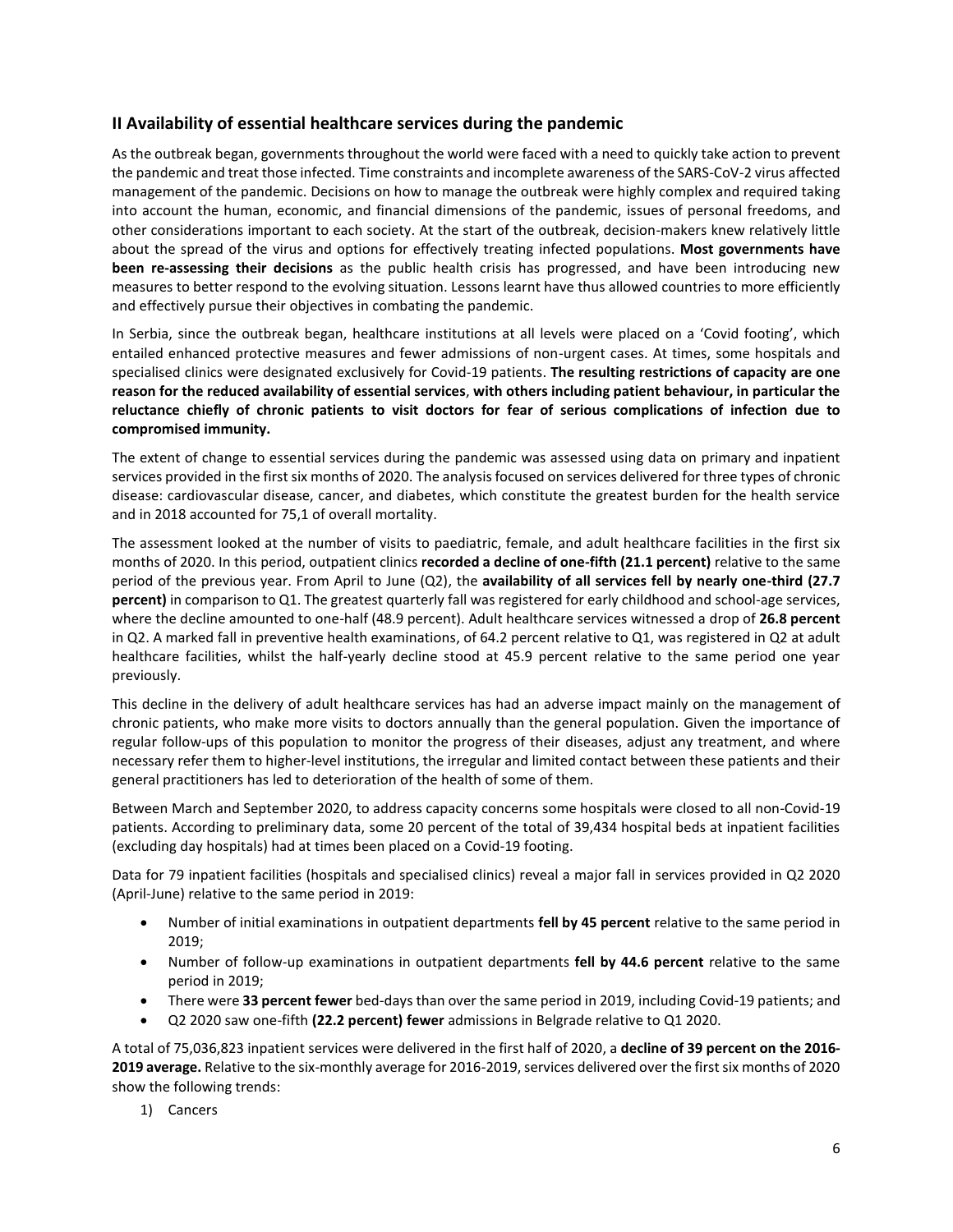- Reduction of one-fifth (20.6 percent) in both preventive and diagnostic mammography tests;
- Fall of 40 percent in bronchoscopy procedures;
- Fall of 55.6 percent in superficial radiation treatments;
- Decline of 20 percent in issuance of oral antineoplastics.
- 2) Diabetes
	- Fall in insulin administrations of 18 percent.
- 3) Cardiovascular disease
	- Reduction in coronary angiography procedures of 23.4 percent.

Early detection of malignancies through screening programmes is exceptionally important as many cancers are diagnosed in Serbia at advanced stages, which leads to lower survival rates. Delaying treatment may have different consequences on outcomes, depending on cancer type and staging.

During the pandemic, the **case fatality rate rose** to as much as **11 percent for patients with poorly managed diabetes** (a glycaemic index of >10mmol/L), as against **1.1 percent for patients with well-controlled blood glucose** (upper limit <10mmol/L).<sup>1</sup> Once the pandemic had begun, hospitals significantly scaled back appointments to reduce risk of the virus spreading amongst patients and in preparation for admitting Covid-19 cases. As the restrictions were gradually eased and patients with diabetes went back to see their doctors, many were found to have poorly controlled blood sugar, with incidence of ketoacidosis increasing significantly.

Cardiovascular disease is a public health issue globally. The severest form of ischemic heart disease, acute coronary syndrome (comprising acute myocardial infarction, unstable angina, and sudden cardiac death) carries a huge disease burden in Serbia, with over 22,000 people becoming ill and 4,700 dying on average every year. The extent of this reduction in services aimed at chronic patients reveals the magnitude of the problems facing their care, which may, if they persist, lead to significant deterioration in health, or, in serious cases, fatal outcomes.

The possible impacts of the reduction in services during the first half of 2020 **at all levels of healthcare** are shown in the table below.

|                                 |                                                                                                                                                                 | Impacts on service availability by level                                                                                                                                                                                                                                                                                                                                            |           |          |
|---------------------------------|-----------------------------------------------------------------------------------------------------------------------------------------------------------------|-------------------------------------------------------------------------------------------------------------------------------------------------------------------------------------------------------------------------------------------------------------------------------------------------------------------------------------------------------------------------------------|-----------|----------|
|                                 | Measure                                                                                                                                                         | Primary                                                                                                                                                                                                                                                                                                                                                                             | Secondary | Tertiary |
| March - June                    | 1. Movement<br>restrictions<br>2. Suspension of<br>public<br>transportation<br>3. Postponement of<br>non-urgent<br>procedures<br>4. Shift to 'Covid<br>footing' | Fewer admissions of chronic<br>Reduced capacity<br>Fewer admissions<br>and new patients:<br>Fewer follow-up<br>Fewer diagnostic services<br>1.<br>examinations and health<br>Fewer treatments administered<br>Fewer procedures performed<br>assessments<br>Fewer diagnostic services<br>2.<br>Fewer referrals to higher-<br>3.<br>level institutions for<br>diagnosis and treatment |           |          |
| <b>IMPACTS ON HEALTH STATUS</b> |                                                                                                                                                                 |                                                                                                                                                                                                                                                                                                                                                                                     |           |          |
| 1.<br>ີ                         |                                                                                                                                                                 | Fewer treatment adjustments – reduced health improvement and maintenance<br>Fewer new cases identified – delayed treatment – wersening of health status – longer treatments – less likelihood of                                                                                                                                                                                    |           |          |

er new cases identified – delayed treatment – worsening of health status – longer treatments – less likelihoo quick and complete cure

With healthcare availability scaled down in most countries, health services have turned to innovative methods to ensure basic healthcare remains sufficiently accessible to the general population (see Figure 2).

Figure 2. Approaches to overcoming disruptions during the pandemic, WHO Pulse Survey, May – July 2020

<sup>1</sup> Cell Metabolism 31, 1–10, June 2, 2020.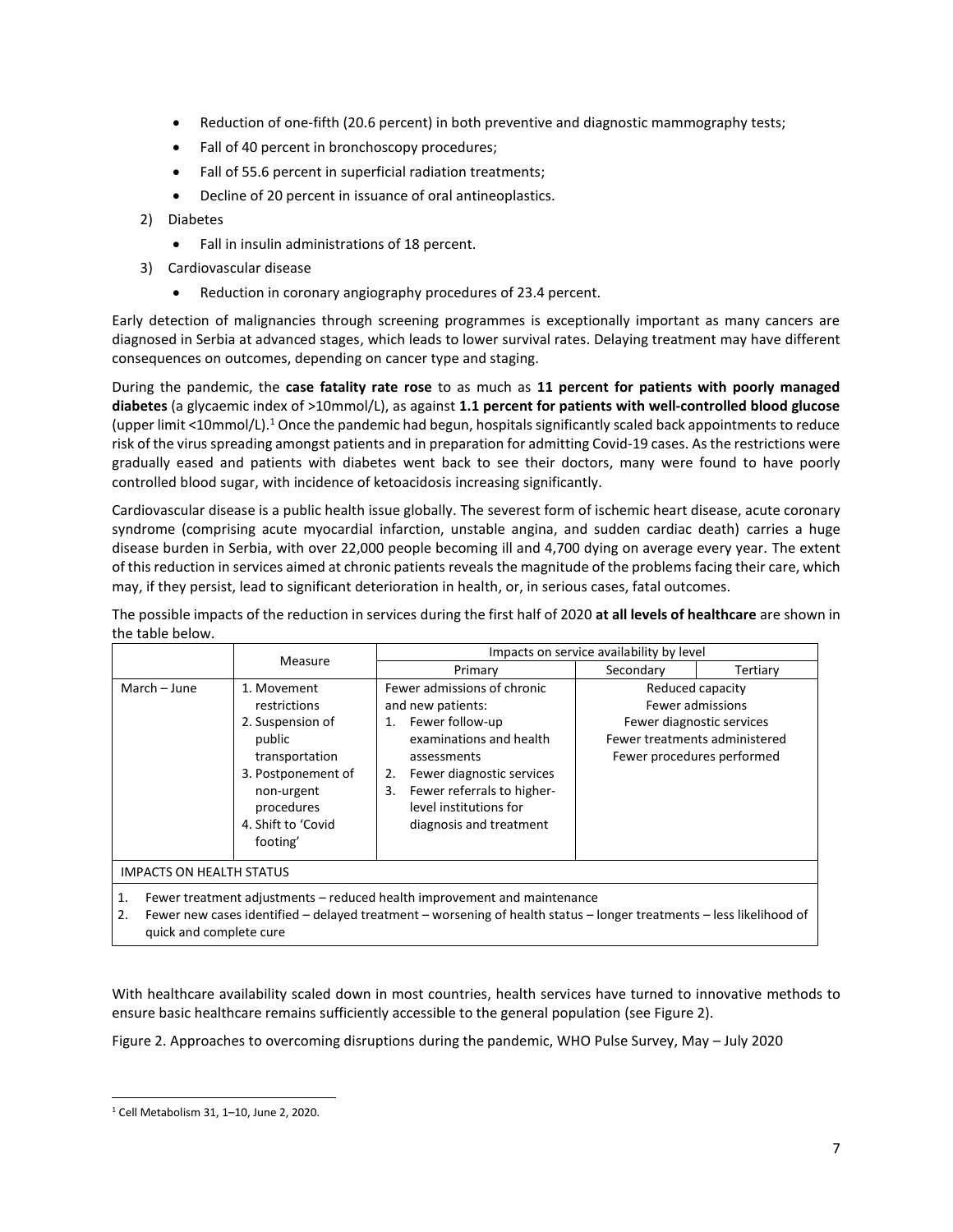

**Three key principles are recommended to increase service accessibility,** where the priority is reducing infection risk: 1) adjusting service provision at all levels; 2) increasing capacity through public-private partnerships; and 3) greater use of telemedicine.

1) **Adaptation of healthcare institutions** primarily means allowing patients to be admitted at minimum risk to both them and medical staff. A special set of safeguards is recommended for patients with chronic diseases, who should spend as little time as possible at the facility and have minimal contact with medical staff. General recommendations include making use of alternative premises in the community and greater reliance on home treatment and care.

How to adapt service provision

- a) Risk-free admission is first priority.
- b) Extend interval between two successive examinations to avoid lengthy waiting times.
- c) Plan for rapid service provision for chronic patients: all required information should be prepared in advance and contact with medical staff minimised.
- d) Timely communicate safety and admission requirements to chronic patients. Regularly reach out to patient associations.
- e) Limit number of patients' accompanying persons.
- f) Regularly test medical staff and hospitalised patients.
- g) Adapt premises, where possible, to increase distance between patients and medical staff.
- h) Promote home care wherever possible.
- i) Community outreach: relocate service provision to better accessible sites (available premises in local communities such as cultural and/or sports centres and the like).
- 2) In most countries, **greater public-private co-operation** has resulted in efficiency gains in tackling the pandemic and made basic healthcare more accessible. At the start of the pandemic, the WHO recommended taking a 'whole-of-society' approach to responding to the outbreak. Most European countries were quick to involve the private sector in efforts to contain the virus, in particular by using private laboratories to greatly expand testing capability. Many EU member states entered into agreements with private healthcare providers that gave national health services access to private inpatient care capacities, which lessened the pressure on public health institutions and allowed non-Covid-19 patients to receive care.

In Serbia, the involvement of private healthcare in efforts to contain epidemics is regulated by the Healthcare Law. Article 42[2] of this piece of legislation requires private providers to 'take part, where invited to do so by a relevant authority, in the prevention and control of infectious diseases and the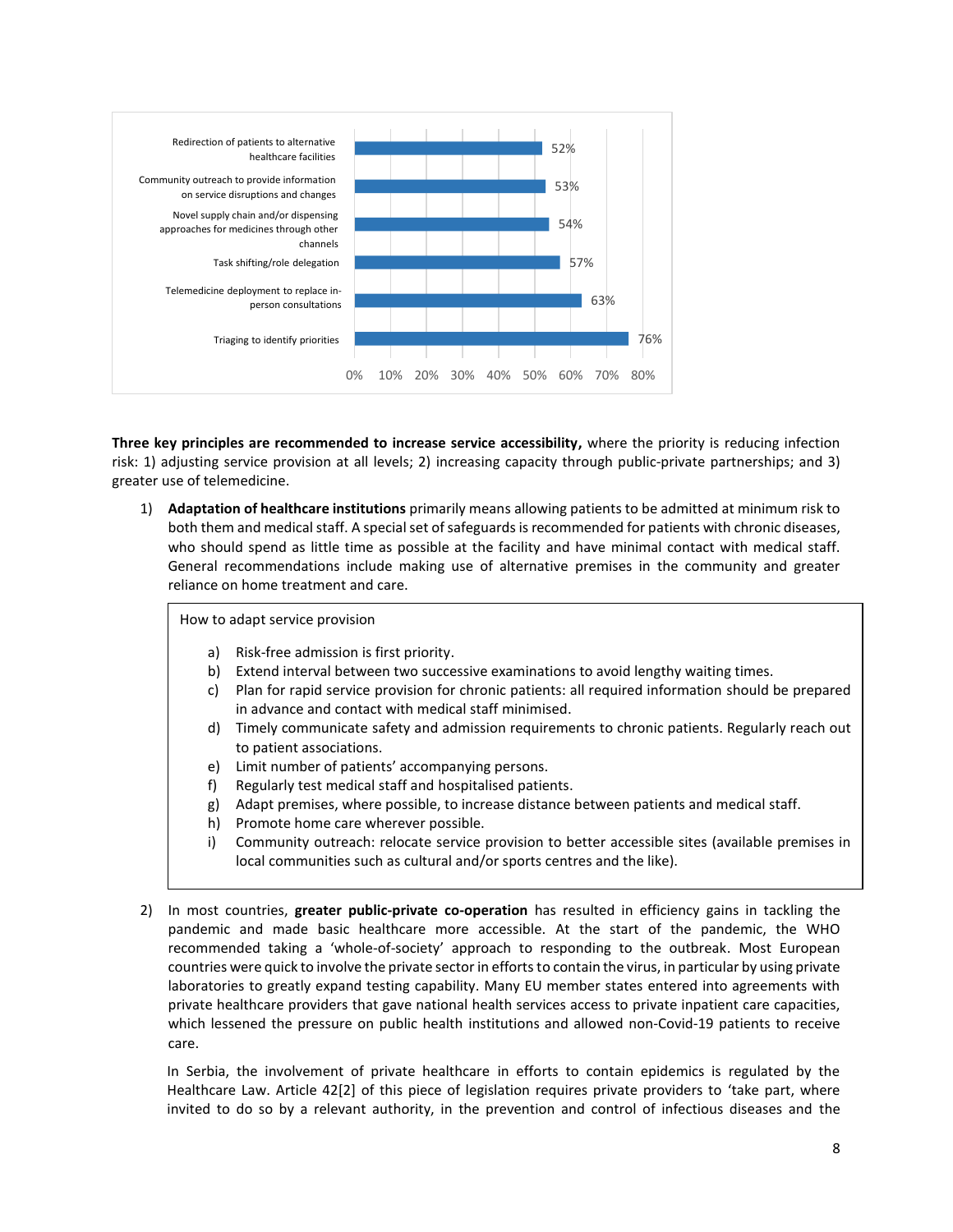protection of rescue of members of the public in crises and emergencies.' 2 Further, Article 21 of the Law on the Protection of the Population from Infectious Diseases, titled 'Laboratory testing for identification of infectious agents', stipulates that '[t]he laboratory testing referred to in Paragraphs [1] and [2] of this Article shall be carried out by healthcare institutions and private practices that meet the microbiological requirements prescribed by the law governing healthcare.<sup>'3</sup> Serbia has not involved the private sector in efforts to tackle the pandemic in spite of the notable decrease in the availability of basic healthcare services. Decisions to use public funds were not made transparently, and the criteria applied when deciding that private-sector participation was not necessary still remain unclear. At a time when additional unplanned assets must be secured for use in addressing the outbreak, it is imperative to utilise resources and capacities rationally. There is questionable logic in investing into new public healthcare capacity when the private sector already possesses identical capabilities, together with the necessary equipment and a proven track record.

3) **Digital technology, communications, and telemedicine** can play a key role in dealing with the pandemic quickly and efficiently. Timely information about outbreaks and the ability to communicate and consult remotely have greatly contributed to containing the virus. Telemedicine has allowed greater access to healthcare during the pandemic, chiefly by facilitating online consultations and so reducing the number of physical doctor's appointments and saving time. Positive experiences with telemedicine during the pandemic highlight its advantages in reducing infection risk and increasing the accessibility of basic healthcare services. A meta-analysis of the available references reveals 73 percent of the studies found using telemedicine was cost-effective, with negative results recorded by 5.6 percent. Positive examples from numerous countries cited in the study indicate huge growth in telemedicine during the pandemic relative to recent years. According to estimates, these remote services are set to continue growing as both health workers and patients have now gained a wealth of encouraging experience. The key factors for successful application of telemedicine are: (a) raising awareness amongst both doctors and patients of the advantages of this approach; (b) incentivising the involvement of partners from other sectors; and (c) regulating cost reimbursement.

**Revenue and expenditure data** released by the National Health Insurance Fund (RFZO) show a decline in revenues, as was only to be expected following the government-mandated suspension of social contributions. The costs associated with the pandemic have significantly altered the structure of expenditures, which may have a major adverse impact on the Fund's ability to meet its debts as they become due unless additional finance is earmarked for it in the central budget.

When planning its expenditure for the coming year, the Fund must look at the likely increase in demand for healthcare services due to their reduced availability in 2020. It also ought to estimate the potential increased demand owing to a worsening health situation on account of services postponed in 2020 and delays in new diagnoses, as well as for treatment of 'long Covid' symptoms. The drop in economic activity expected in 2020 and the probable slowdown of growth in 2021, together with a foreseeable fall in employment, will adversely impact the RFZO's revenues. Ensuring appropriate healthcare financing must be prioritised in the upcoming period over other expenditures from the central budget, as allowing health of the overall population to deteriorate would have wideranging detrimental consequences on society and the economy.

#### **III Immunisation**

**Immunisation is one of the most effective means of preventing infectious diseases** and protecting populations from them. Immunisation of children is a pillar of any health service as it safeguards public health in the long run. We assessed Serbia's childhood immunisation coverage using preliminary data for inoculations in the first six months of 2020. Aggregate half-yearly data for this year were compared with six-month averages between 2016 and 2019.

In the first half of 2020, total coverage was **lower than planned by between 5 and 12 percent, depending on vaccine type**. The lowest coverage, of 38.2 percent, was registered for the first dose of the measles, mumps, and rubella (MMR) vaccine (first dose), likely in part due to Serbian parents' concerns and hesitancy in having their children

<sup>2</sup> *Official Gazette of the Republic of Serbia*, No. 25/2019.

<sup>3</sup> *Official Gazette of the Republic of Serbia*, No. 68/2020.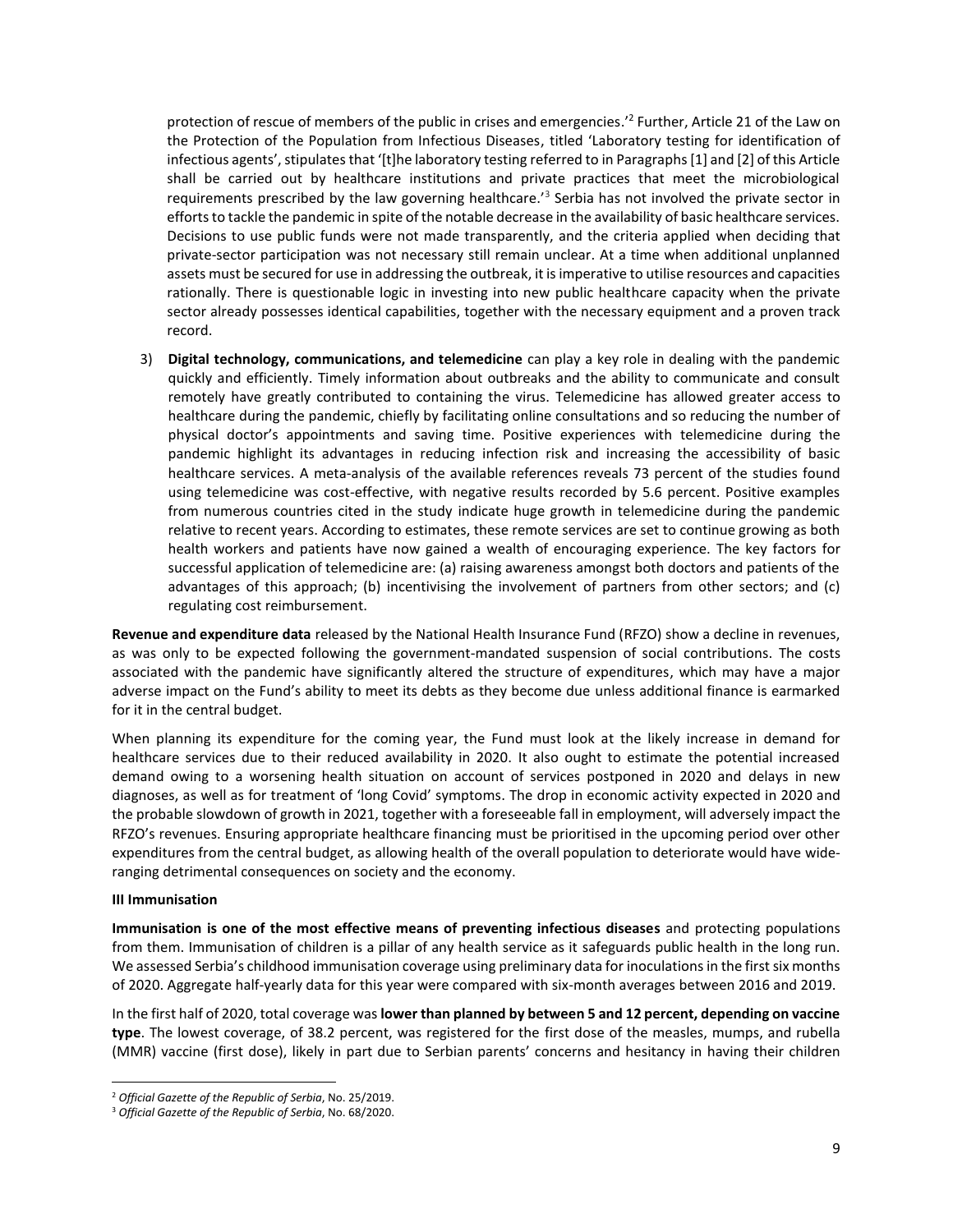vaccinated. The Belgrade region and Southern and Eastern Serbia saw take-up rates lower than the national average for most vaccines. In the majority of health centres vaccination was almost completely suspended during the first two months of national lockdown, with coverage increasing once the restrictions were lifted. The increase in coverage by vaccines administered before primary school enrolment may have been caused by the fortuitous coincidence between the lifting of the state of emergency and the window for enrolment in primary and nursery schools. As this factor will be absent in the second half of the year, **achieving planned coverage by the end of the year is far from certain**.

**The WHO and the United Nations Children's Fund (UNICEF) are seeing similar drops in immunisation rates in most countries. The two global bodies have called for all routine vaccination to continue during the pandemic as planned by national immunisation programmes**. 4 In August 2020, UNICEF and the Serbian Paediatric Association held a series of webinars to inform and motivate health workers to redouble vaccination efforts. Questions were collected form 250 paediatricians that clearly show the doubts and concerns of health workers and reveal the impact of the lack of official guidance in the first several months of the pandemic. **The relevant authorities ought to issue such guidelines as paediatricians are not ready to take decisions independently in the absence of clear official instructions.**

May 2020 saw the adoption of the new Law on Protection of the Population from Infectious Diseases<sup>5</sup> and the Regulation on mandatory and recommended immunisation against certain infectious diseases.<sup>6</sup> **These rules have significantly strengthened legal recommendations for vaccines** that can play a major role in protecting some populations, **yet the statutory framework imperfectly regulates accessibility of the recommended inoculations**. The rules envisage neither the funds for purchasing these vaccines nor designate the institutions responsible for administering them. To help assign responsibility and determine how funding should be secured, it would be useful to assess the cost-effectiveness of any recommended vaccines and the savings to the health system if they were to be partially covered by mandatory health insurance.

Coverage of the Serbian population at large with **immunisation against seasonal influenza** has lingered below desired levels for the past decade. Encouraging results were registered initially in 2008/2009 and 2009/2010 with immunisation of the elderly (over-65s), but the first subsequent season saw a 13-percent drop in coverage. In a particularly worrying trend, health workers are poorly covered by immunisation even though they are exposed to greater risk of infection and may transmit diseases to patients. Coverage of the over-65 population is low in Serbia when compared with European figures and no improvement has been made since 2013-2015. The EU average of 41 percent of all over-65s who received inoculations in 2018 is much greater than the registered coverage for Serbia.<sup>7</sup>

At the invitation of the European Commission and the WHO, the Serbian government joined the COVAX facility, an alliance to develop and **supply Covid-19 vaccines**, and twice contributed funds to this global accelerator, re-affirming its desire to actively participate in worldwide efforts to develop a coronavirus vaccine. Participation in COVAX allows Serbia to access vaccines made by reliable manufacturers at a price determined by global supply and demand (assuming a global need to vaccinate two billion people). **According to COVAX, for the immunisation programme to be successful, each country ought to inoculate 20 percent of its population, with health workers, over-65s, and chronic patients being accorded priority.** The projection is that **all countries will receive the first batch of vaccines in late Q1 2021 to inoculate 3 percent of their total populations**. This first delivery should be used to **vaccinate health workers and other front-line healthcare providers**. **The second batch, planned for Q2 2021, is envisaged to be used for another 17 percent of the population, primarily the elderly, those facing heightened health risks, and chronic patients.**

Article 3 of the Serbian Regulation on documentary and import requirements for unlicensed medicines and medical devices not listed in the Register of Medical Devices stipulates that '[i]mporters shall apply for the import of an unregistered medicine where […] (3) sufficient quantities and types of medicines must be secured **in the event of an**  epidemic, natural disaster, or other emergency, as defined by law.<sup>'8</sup> Importers must prove that an unregistered

<sup>4</sup> Se[e euro.who.int/en/health-topics/disease-prevention/vaccines-and-immunization/q-and-a-on-vaccination-during-the-covid-19-pandemic.](https://www.euro.who.int/en/health-topics/disease-prevention/vaccines-and-immunization/q-and-a-on-vaccination-during-the-covid-19-pandemic)

<sup>5</sup> *Official Gazette of the Republic of Serbia*, No. 68/2020.

<sup>6</sup> *Official Gazette of the Republic of Serbia*, No. 65/2020.

<sup>7</sup> Se[e ec.europa.eu/eurostat/web/products-eurostat-news/-/DDN-20200915-1.](https://ec.europa.eu/eurostat/web/products-eurostat-news/-/DDN-20200915-1)

<sup>8</sup> *Official Gazette of the Republic of Serbia*, No. 107/2012.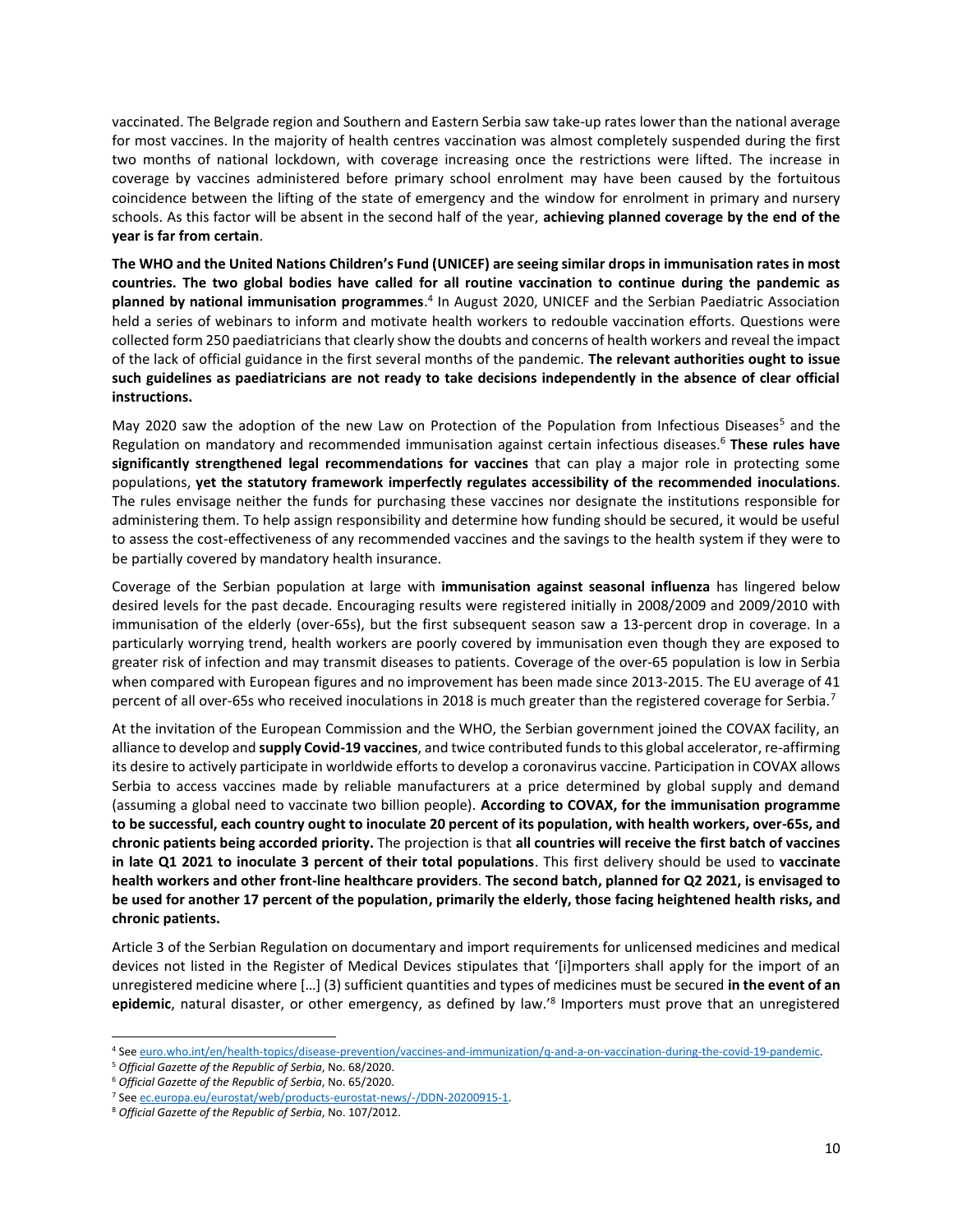medicine is approved in the EU or the third country of manufacture or supply a Certificate of Pharmaceutical Product according to WHO standards. Given the urgency with which Covid-19 vaccines would have to be approved for use in Serbia, these rules could be relaxed whilst ensuring safety of the vaccines and compliance with other requirements. **The national regulator, the Agency for Medicines and Medical Devices (ALIMS), can play a crucial role in this regard, and communication must be maintained with the COVAX technical standards group and the European Medicines Agency (EMA) at all times to ensure the regulations can be changed promptly.**

By the end of October 2020, UNICEF will issue a worldwide set of methodological instructions for countries to selfassess their preparedness for Covid-19 vaccination. Serbia has committed to financing procurement of a vaccine. Apart from direct and indirect costs (transport to Serbia, insurance, etc.) that are included in the purchase price, warehousing and distribution in Serbia will account for a large proportion of the total expense. (For routine inoculations, these costs are covered by the suppliers and are included in the final price of the vaccine.) In view of the huge impact of successful immunisation on controlling the Covid-19 pandemic worldwide and in Serbia, a social marketing plan ought to be prepared as soon as possible before the inoculation programme begins. **Current assumptions of the coverage required to achieve the desired impact on the pandemic call for immunising between 60 and 70 percent of the population.**

**The cross-sectional study** of the general population of Belgrade conducted in September 2020 revealed the views and attitudes towards a possible Covid-19 vaccine (see Figure 3). **Most Belgradians (slightly under one-half, or 45 percent) are still undecided as to whether they would receive a vaccine if and when one is approved and made available. One-quarter would not submit to vaccination; no more than one-fifth are ready to do so; whilst for 9 percent the decision will be determined by the vaccine manufacturer.**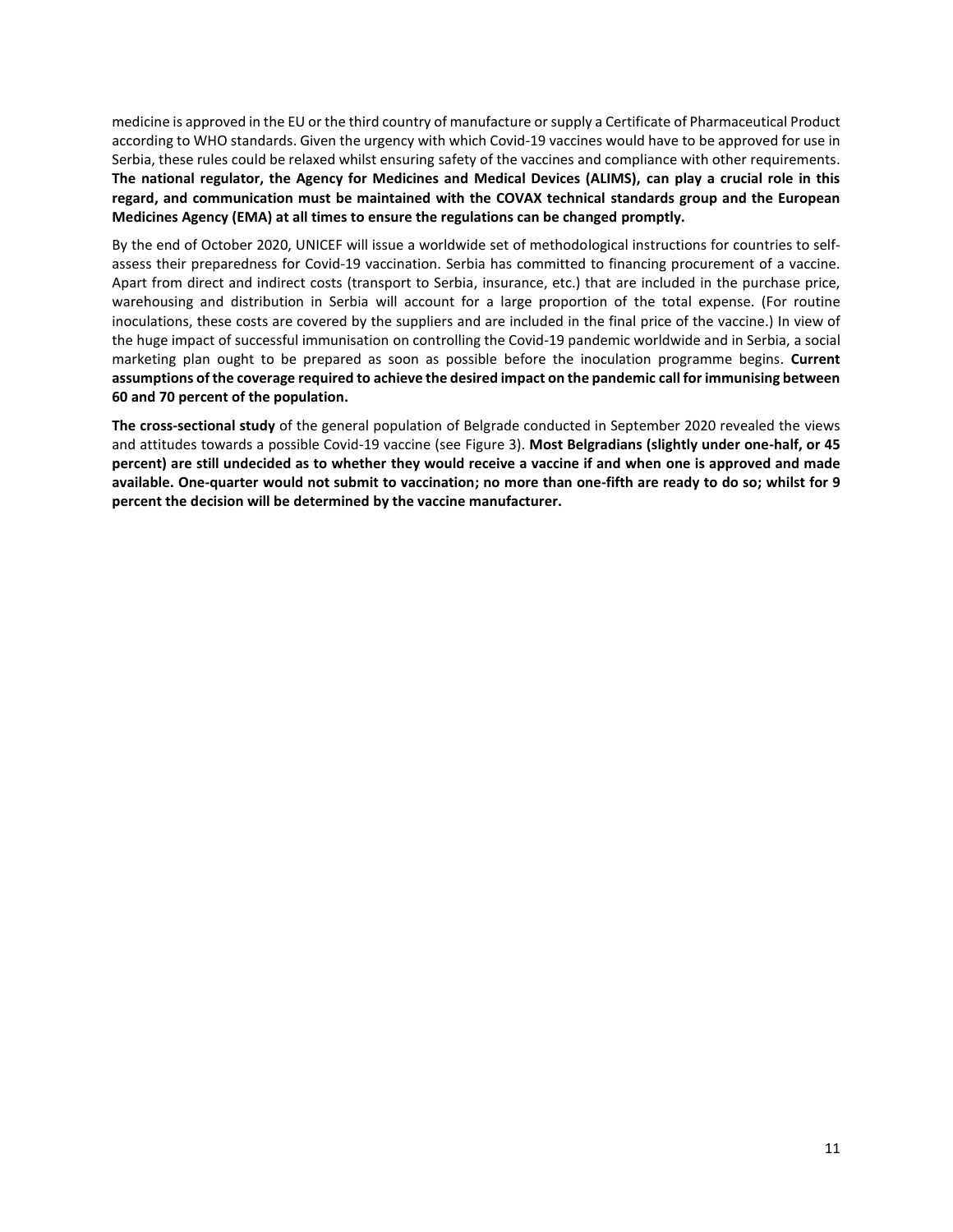#### Figure 3. Readiness of Belgrade population to receive Covid-19 vaccine, September 2020



*When a vaccine against the SARS Covid-19 virus is approved and available in our country, will you get vaccinated?*

To ensure the desired coverage levels are achieved, **public trust in the healthcare system and immunisation programmes ought to be promoted through the following actions:**

- Particular **attention should be devoted to vulnerable groups** recommended to be immunised, and **communications strategies should be adjusted to their needs**.
- **Planned inoculation against influenza and pneumococcus for the over-65s could be utilised to launch a Covid-19 vaccination campaign**, as the coronavirus vaccine is a priority for this population as well. Basic information about the Covid-19 vaccine can be shared directly with individuals receiving influenza or pneumococcus inoculations.
- **Regular inoculation of children and other groups** according to mandatory and recommended vaccination programmes is another **opportunity to emphasise the benefits of immunisation**.

In March 2020, the WHO Regional Office for Europe released official recommendations for **routine immunisation during the Covid-19 pandemic** that call for prioritising pneumococcus and influenza vaccination of vulnerable groups.

With influenza vaccination coming at a time when the majority of the population are concerned about the Covid-19 pandemic, demand for influenza vaccines is expected to outstrip supply. As influenza vaccination has received political support, the key reason for this scarcity will be a shortage of the vaccine in the global market occasioned by increased demand due to the pandemic and the low immunisation coverage in recent years. To support influenza inoculation programmes, it is important to ensure that anyone can receive this vaccine as soon as possible during the upcoming influenza season. **Options for administering these vaccines away from healthcare institutions should also be considered to reduce stress on the health service.** In many countries, influenza, human papillomavirus (HPV), pneumococcus, and herpes zoster vaccines are given in pharmacies, as are some travel vaccines. This arrangement has been shown to greatly improve coverage, with estimates indicating rates of some 75 percent.<sup>9</sup>

**Pneumococcus** (the *Streptococcus pneumoniae* bacterium) **is a key cause of pneumonia and secondary bacterial pneumonia** following influenza and an agent implicated in many other non-invasive and invasive infections. Its incidence is highest during the winter season, even though vaccines can be administered year-round. As required by the new Regulation on mandatory and recommended immunisation, this vaccine is administered in two doses, one of the pneumococcal conjugate vaccine (PCV13) followed by one of the pneumococcal polysaccharide vaccine (PPV23) within no more than eight weeks. Occupants of collective accommodation facilities (such as care homes) receive only one dose of PPV23. Unlike the influenza vaccine, this single-dose inoculation confers immunity from

<sup>9</sup> Se[e tportal.hr/vijesti/clanak/i-ove-godine-bit-ce-organizirano-cijepljenje-protiv-gripe-u-ljekarnama-a-farmaceuti-predlazu-odlicno-rjesenje-za](https://www.tportal.hr/vijesti/clanak/i-ove-godine-bit-ce-organizirano-cijepljenje-protiv-gripe-u-ljekarnama-a-farmaceuti-predlazu-odlicno-rjesenje-za-sve-foto-20200921/print)[sve-foto-20200921/print.](https://www.tportal.hr/vijesti/clanak/i-ove-godine-bit-ce-organizirano-cijepljenje-protiv-gripe-u-ljekarnama-a-farmaceuti-predlazu-odlicno-rjesenje-za-sve-foto-20200921/print)